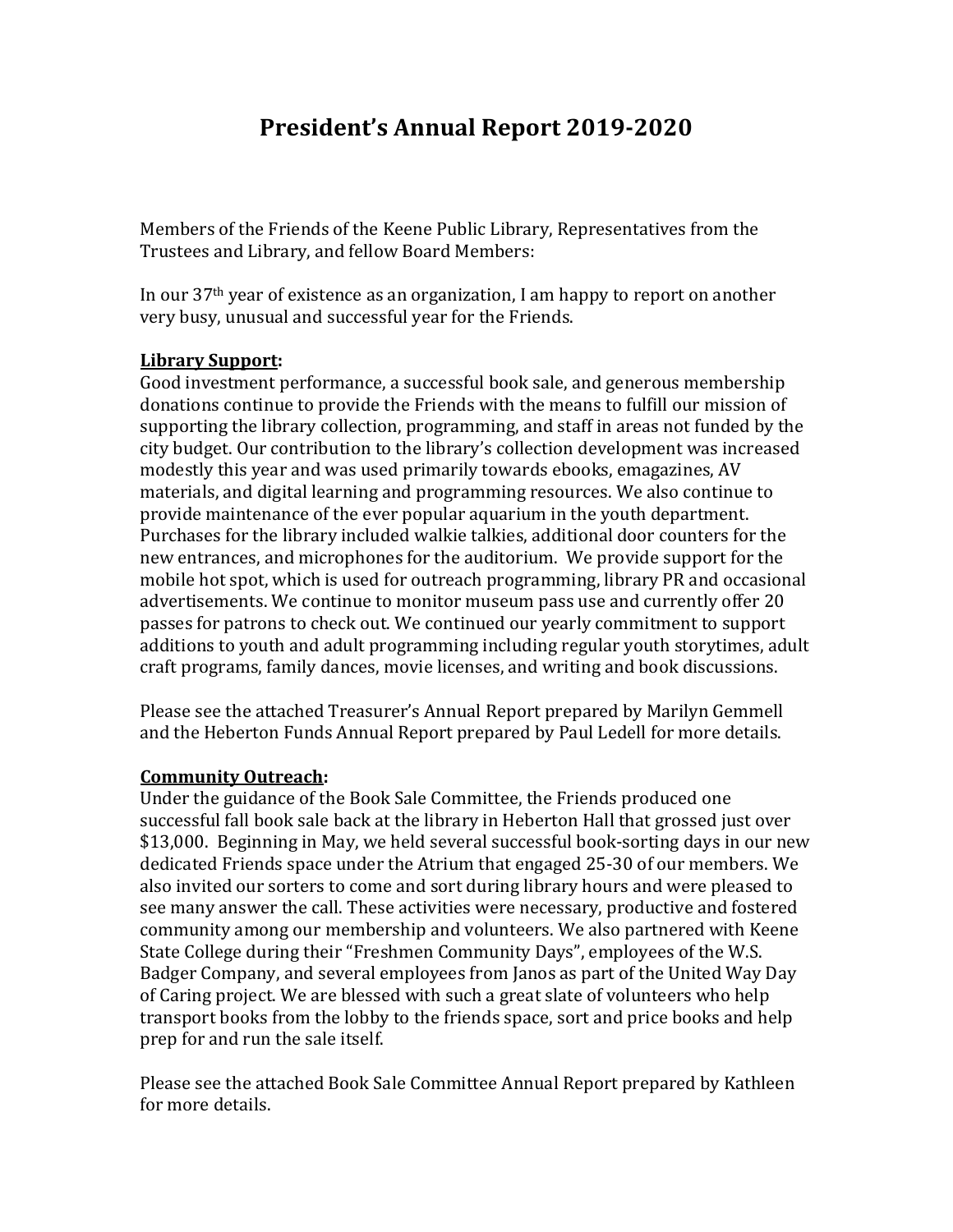Many of our plans for this spring have been cancelled or changed including our April 2020 book sale. Even before the closure of the library and the state mandate we had decided cancellation was the safest thing to do. We hope that our fall sale can still be a possibility and we have scheduled it for October 16-18, 2020. We were also forced to cancel our volunteer appreciation event that was in the planning stage for May or June of this year, and was to be a joint effort between the library, Friends and Trustees. Finally, the Friends partnered once again with the Swamp Bats Baseball organization in Keene to sponsor the elementary literacy program "Mr. Gemmell's Reading with Ribby" for a  $17<sup>th</sup>$  year, reaching close to 1,100 children in 15 schools in Keene and surrounding area schools.

#### **Library Expansion and Renovation project:**

It was a wonderful accomplishment to celebrate the project's completion at the grand opening with all partners and the community on Sunday June 23rd, 2019. The festivities of this day included a ribbon-cutting ceremony, remarks from project partners, a keynote speaker, building tours, refreshments, and entertainment throughout the newly expanded facility. It was a wonderful day for our City!

We would like to thank Julie Dickson, Campaign Gifts Administrator for her work on the project. Her employment with us ended on February 1, 2020. What little work that remains after her departure will be fulfilled by Marilyn and Jill. Thank you Marilyn.

## **Membership & Board Contributions:**

We received 109 donations from 95 members (some members issued multiple checks). The total was \$10,150, an increase of 8% over the 2018 total of \$9,398. Executive Board members participate in sub and ad hoc committees for finance, membership, book sales, bylaws, and the library renovation project. An informative newsletter is produced quarterly for our membership, and the research & selection of potential museum passes is performed.

The Friends welcome new board member Jan Manwaring into our ranks. It is with respect and a little sadness to note that Pam Knight, long time member of our board, has resigned and moved from the area. Will Collins has also resigned although he remains an active volunteer for us. We will miss them both on this board.

This year completes my term as President. However, I plan to remain on the Board until we find a solution to fill my spot. A global Pandemic has not helped us in that regard.

## **In appreciation:**

The Friends are grateful to the Library Board of Trustees, Former Library Director Nancy Vincent and our new Library Director Marti Fiske, along with library staff, and Campaign Gifts Administrator Julie Dickson for their continued support to our organization. It has been my privilege to serve as President this year. I am extremely